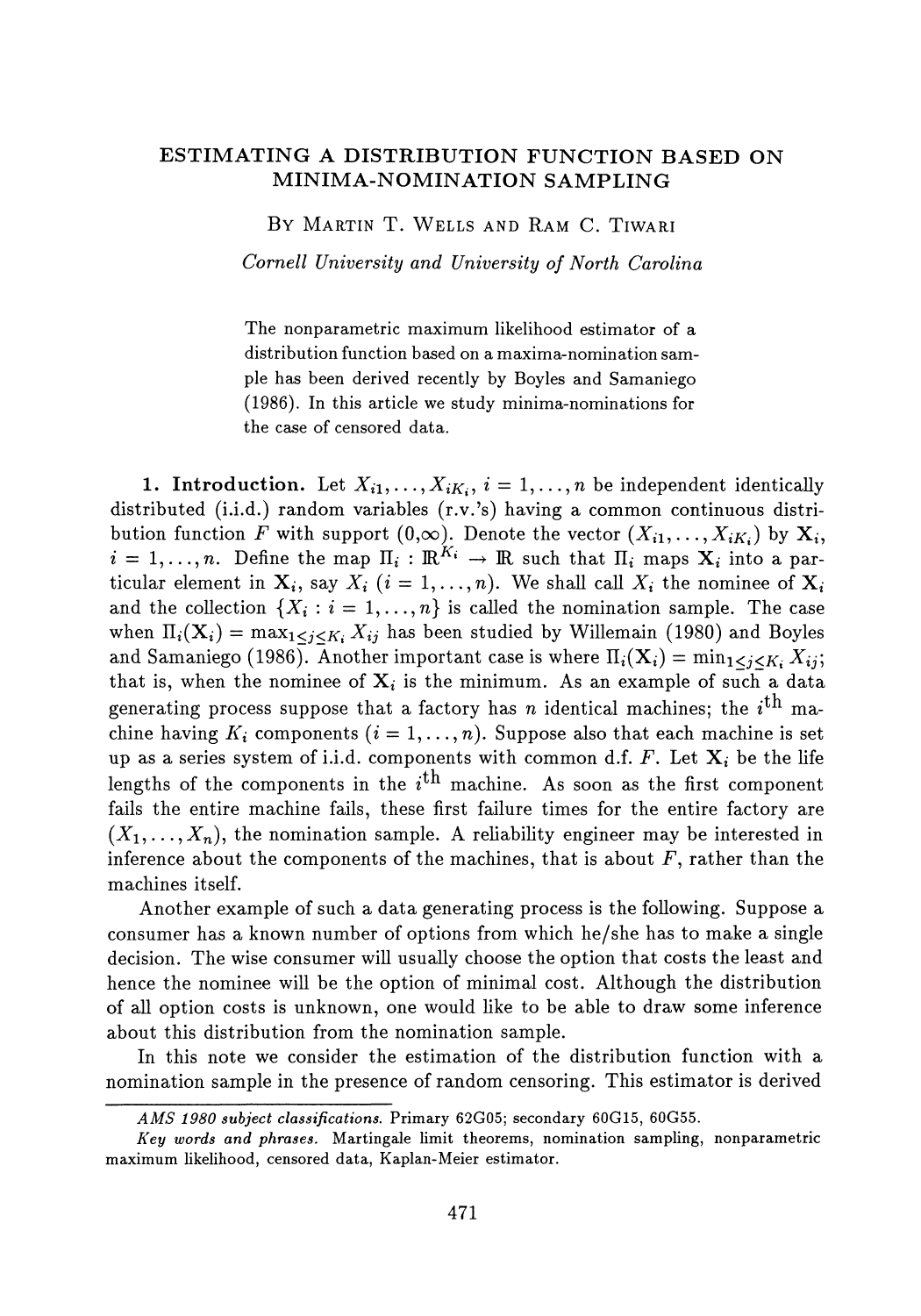in Section 2. The asymptotic theory of this estimator and functionals of this estimator is studied in Section 3.

**2. Estimation.** Let *K* be a positive integer valued r.v. with probability mass function  $p(\cdot)$  and the probability generating function (p.g.f.)  $\psi(\cdot)$ . Assume  $E|K| < \infty$ . Let *F* and *G* be continuous d.f.'s on  $(0, \infty)$ . Given  $K = K_i$ , let  $X_i$  be the minimum of the sample  $X_i$  of size  $K_i$ ,  $i = 1, ..., n$ . Then  $X_i$  has conditional d.f.  $1 - (1 - F)^{K_i}$ ,  $i = 1, ..., n$ . Let  $Z_1, ..., Z_n$  be i.i.d.  $G$ . Define

(1) 
$$
Y_i = \min\{X_i, Z_i\} = X_i \wedge Z_i \text{ and } \delta_i = 1[X_i \leq Z_i], i = 1, ..., n,
$$

where  $1[\cdot]$  is the indicator function of the event  $[\cdot]$ . One can see that  $Y_i$  is the nominee of the  $i<sup>th</sup>$  sample if there is no censoring, otherwise we observe the censoring variable  $Z_i$ . Hence, if there is no nominee from the  $i^{\text{th}}$  sample,  $\delta_i = 0$ . In the reliability example discussed above, this would correspond to no failure in the  $i<sup>th</sup>$ series system, surely this information should be accounted for when estimating *F.*

Let  $Y_{1:n} \leq, \ldots, \leq Y_{n:n}$  denote the ordered values of observed  $Y_i$ 's. Denote the  $\{(Y_{i:n}, K_{i:n}, \delta_{i:n}); i = 1, \ldots, n\}$  by  $\mathcal{D}_c$ , where  $K_{i:n}$  and  $\delta_{i:n}$  are the values of  $K_i$  and  $\delta_i$  that correspond to  $Y_{i:n}$ ,  $i = 1, ..., n$ . Proceeding as in Boyles and Samaniego (1986) (hereafter denoted B-S (1986)) we can obtain the nonparametric maximum likelihood estimator (NPMLE) of *F* by finding the d.f. *F* that maximizes

$$
L(F|\mathcal{D}_c) = \Pi_{i=1}^n \{ [1 - (1 - F(Y_{i:n}))^{K_{i:n}}] - [1 - (1 - F(Y_{i-1:n}))^{K_{i:n}}] \}^{\delta_{i:n}}
$$
  
 
$$
\times \{ \{ 1 - F(Y_{i:n}) \}^{K_{i:n}} \}^{(1 - \delta_{i:n})}
$$
  
(2) =  $\Pi_{i=1}^n \{ \bar{F}^{K_{i:n}}(Y_{i-1:n}) - \bar{F}^{K_{i:n}}(Y_{i:n}) \}^{\delta_{i:n}} \{ \bar{F}(Y_{i:n}) \}^{K_{i:n}(1 - \delta_{i:n})},$ 

where  $\bar{F} \equiv 1 - F$  is the survival function.

Now, letting  $p_i = \bar{F}(Y_{i:n}) / \bar{F}(Y_{i-1:n})$  we have from (2) that

(3)  
\n
$$
L(F|\mathcal{D}_c) = \Pi_{i=1}^n (1 - p_i^{K_{i:n}})^{\delta_{i:n}} p_i^{K_{i:n}(1 - \delta_{i:n})} \Pi_{i' < i} p_{i'}^{K_{i'}:n}
$$
\n
$$
= \Pi_{i=1}^n (1 - p_i^{K_{i:n}})^{\delta_{i:n}} p_i^{\gamma_{[i]} - K_{i:n}\delta_{i:n}}
$$
\n
$$
= L(\mathbf{p}), \text{ say,}
$$

where

$$
\gamma_{[i]}=\Sigma_{j=1}^n K_{j:n}, i=1,\ldots,n.
$$

We maximize  $L(p)$  in (3) by separate maximization of each factor. One can verify that the function  $x^a(1-x^b)^c$  is concave and is uniquely maximized by  $\hat{x} =$  $(a/(a+bc))^{1/b}$ . It follows that  $L(\mathbf{p})$  is maximized by

(4) 
$$
\hat{p}_i = ([\gamma_{[i]} - K_{i:n} \delta_{i:n}]/\gamma_{[i]})^{1/K_{i:n}} = ([\Sigma_{j=1}^n K_{j:n} - K_{i:n} \delta_{i:n}]/\Sigma_{j=1}^n K_{j:n})^{1/K_{i:n}}, \quad i = 1, ..., n.
$$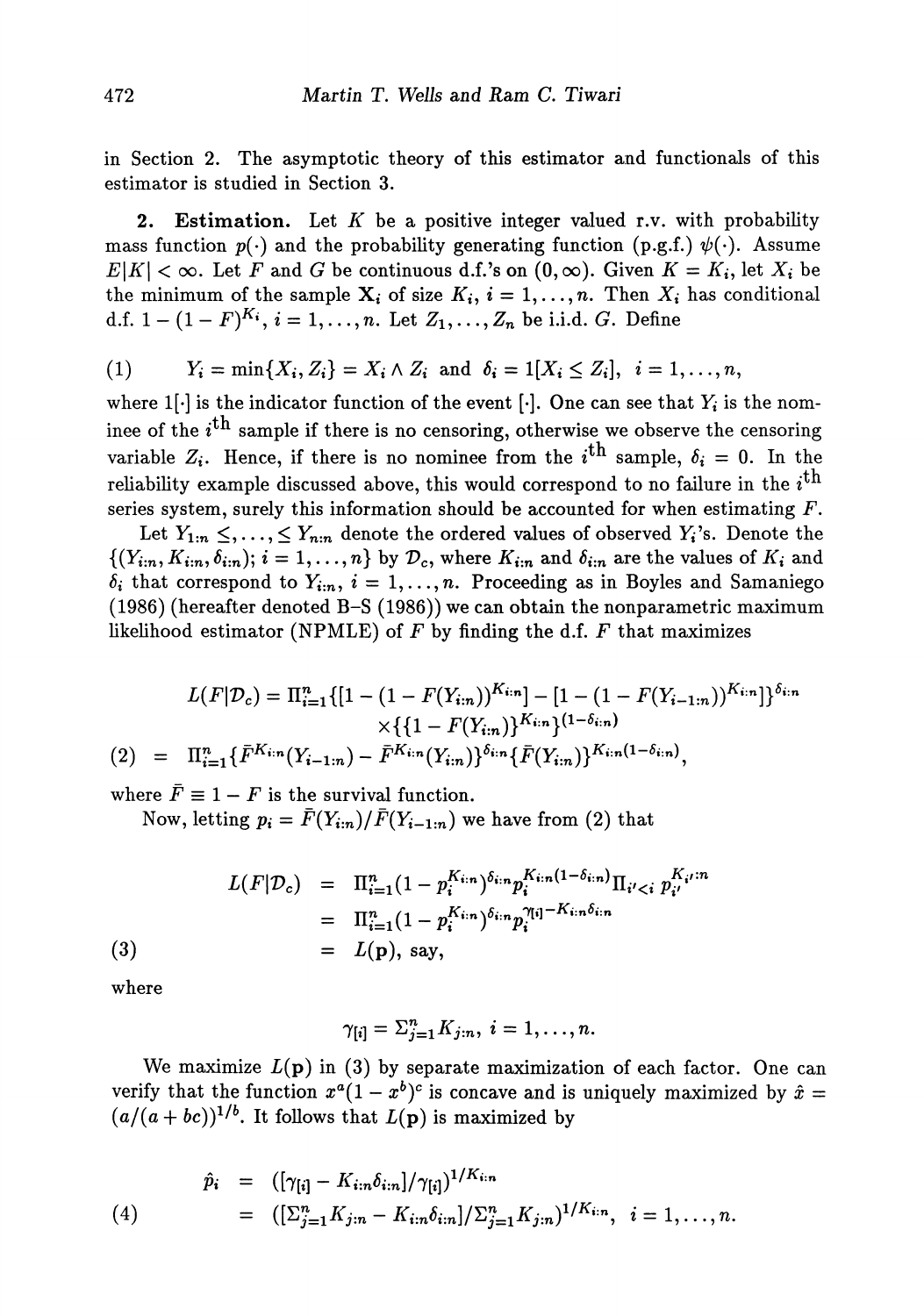Therefore the NPMLE of *F* is given by

(5) 
$$
\hat{F}_n(x) = \begin{cases} 0 & , \text{ if } x < Y_{1:n} \\ 1 - \Pi_{j=1}^i \ \hat{p}_j & , \text{ if } Y_{i:n} \leq x < Y_{i+1:n}, \ i = 1, \dots, n-1 \\ 1 & , \text{ if } Y_{n:n} \leq x. \end{cases}
$$

Note that  $\hat{F}_n(x)$  given by (5) is closely related to the estimate developed in B–S (1986) where the nomination function  $\Pi_i$  was the maximum and there was no censoring. Note also that if  $K_i = 1$ , for all  $i, \hat{F}_n$  reduces to the Kaplan-Meier estimate. Hence if  $K_i = 1$  and  $\delta_i = 1$ , for all i,  $\tilde{F}_n$  reduces to the empirical distribution function of  $(X_1, \dots, X_n).$  These analogies will become more apparent in the next section when we discuss the asymptotic theory of the process  $\sqrt{n}$   $(\hat{F}_n F$ ).

**3.** Asymptotic Theory. The weak convergence results of  $\hat{F}_n$  presented here are based on the methods of martingale based inference. The approach is to propose an estimator which is asymptotically equivalent to  $F_n$  and to demonstrate its limiting distribution.

Note that the stochastic intensity (failure rate) of  $X_i$  given  $K = K_i$  is given by  $\lambda_i(t) = \lambda_0(t) K_i \delta_i$ , where  $\lambda_0(t)$  is the intensity of the distribution *F*. Let  $\mathcal{H}_i$  be a history which satisfies "the usual conditions" (see Dellacherie (1972)). Embed  $K_i$  into an  $\mathcal{H}_i$ -predictable and locally bounded process  $K_i(t)$ . Also, embed  $\delta_i$  into an  $\mathcal{H}_i$ -predictable process  $\delta_i(t)$  taking values in  $\{0,1\}$ , indicating (by the value one) when the *i*<sup>th</sup> sample is under observation; thus  $\delta_i(\cdot)$  is the censoring process. Now, define the multiplicative intensity model  $N_i(t)$  as the point process having stochastic intensity  $\lambda_i(t)$ . Also, define  $N(t) = \sum_{i=1}^n N_i(t)$  with stochastic intensity  $\lambda_0(t)\sum_{i=1}^n K_i(t)\delta_i(t)$  and history  $\mathcal{H} = \vee_{i=1}^n \mathcal{H}_i$ . Hence, this is related to the Cox regression model as studied by Anderson and Gill (1982) (hereafter denoted by AG (1982)). This is also the approach of B-S (1986), however, we will incorporate the censoring process in our development.

The theory of martingale based inference will give us an estimate of  $\Lambda_0(t)$  =  $\int_0^t \lambda_0(s)ds$ , the integrated hazard, and hence an estimate of  $\bar{F}(t) = \exp(-\Lambda_0(t)).$ From the results of Section 5.2 of Karr (1986) it can be seen that the estimator of  $\Lambda_0(t)$  is given by

(6) 
$$
\hat{\Lambda}_{0n}(t) = \int_0^t \frac{dN(s)}{\sum_{i=1}^n K_i(t)\delta_i(t)} = \sum_{i:X_i \leq t} \delta_i \left[ \sum_{j:X_j>X_i} K_j \right]^{-1}
$$

Define  $H_n = -\log(1 - \hat{F}_n)$  as the NPMLE of the integrated hazard rate of F. A simple modification of B-S (1986) to allow for censoring yields

LEMMA 3.1.  $\sup \sqrt{n} |H_n(t) - \hat{\Lambda}_{0n}(t)| \overset{P}{\to} 0 \text{ as } n \to \infty.$  $t \epsilon \mathbf{I} \mathbf{R}$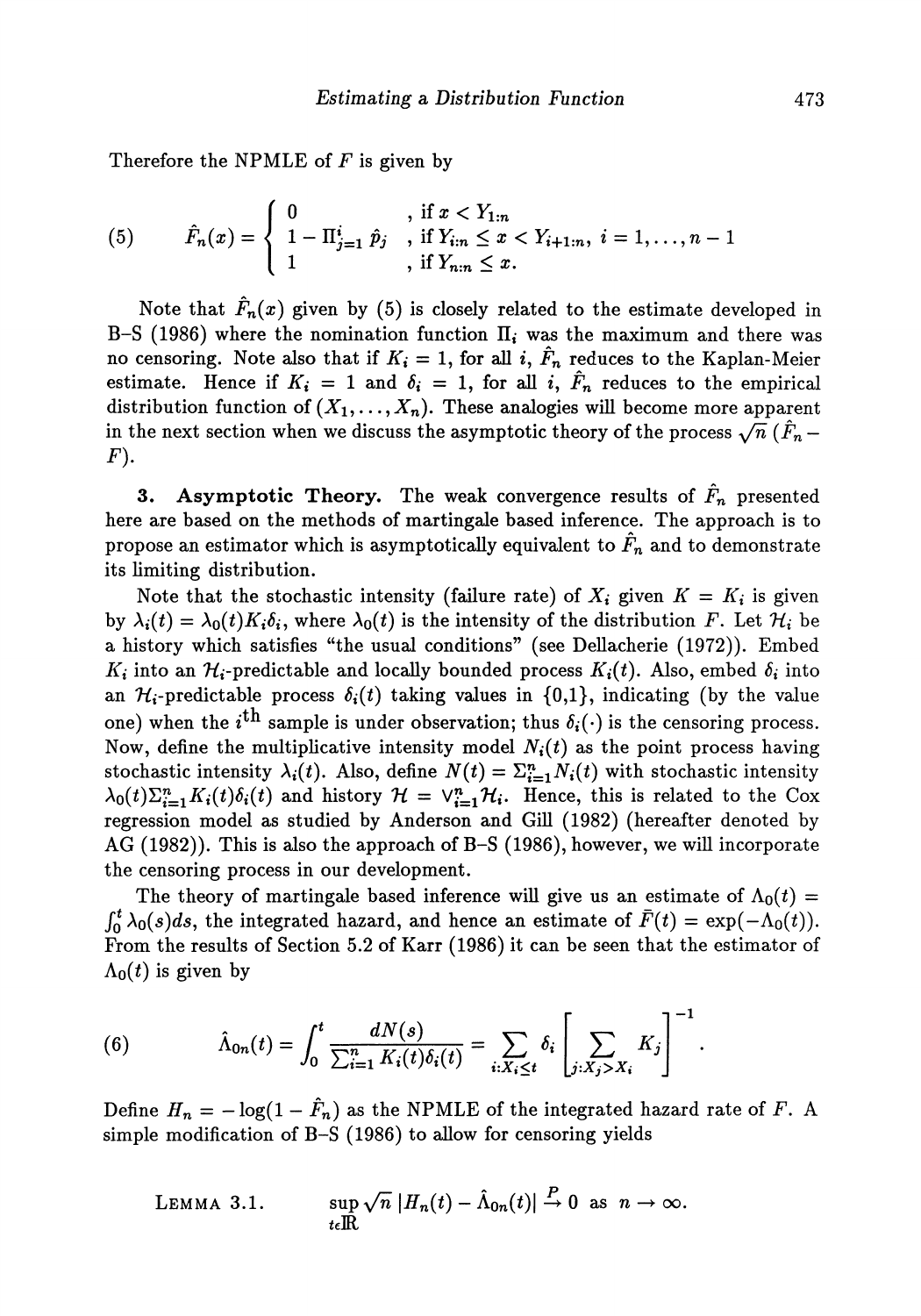This lemma implies that  $\sqrt{n}(\hat{\Lambda}_{0n} - H)$  and  $\sqrt{n}(H_n - H)$  will have the same asymptotic distribution where  $H = -\log \tilde{F}$ .

The weak convergence of  $\sqrt{n}(\hat{\Lambda}_{0n} - H)$  will follow from Rebolledo's (1980) martingale central limit theorem as found in the appendix of AG (1982). We need to verify their conditions (I.3) and (I.4) employed in its proof. Recall that  $\psi(\cdot)$  is the p.g.f. of the r.v. *K* and that  $\bar{G} \equiv 1 - G$  is the survival function of the censoring distribution. Define

(7) 
$$
\xi_n(t) = \sum_{i:X_i>t} K_i \delta_i.
$$

Hence we have that  $\hat{\Lambda}_{0n}(t) = \int_0^t \frac{dN(s)}{\xi_n(s)}$ .

The following result will be used in verifying the conditions of Rebolledo's (1980) martingale central limit theorem.

LEMMA 3.2. (a)

$$
\int_0^t \frac{\lambda_0(s)ds}{\xi_n(s)/n} \xrightarrow{P} \int_0^t \frac{\lambda_0(s)ds}{\overline{F}(s)\overline{G}(s)\psi'(\overline{F}(s))}
$$

$$
= \int_0^t \frac{dF(s)}{\overline{F}^2(s)\overline{G}(s)\psi'(\overline{F}(s))},
$$

 $where \psi'$  is the first derivative of  $\psi$ .

(b) For any  $\epsilon > 0$ 

$$
\int_0^t \frac{n \lambda_0(s)}{\xi_n(s)} 1[\frac{\sqrt{n}}{\xi_n(s)} > \epsilon] ds \stackrel{P}{\to} 0.
$$

PROOF. We will prove that

$$
\Delta_n = \sup_{t \in \mathbb{R}} \left| \frac{\lambda_0(t)}{\xi_n(t)/n} - \frac{\lambda_0(t)}{\overline{F}(t)\overline{G}(t)\psi'(\overline{F}(t))} \right| \xrightarrow{P} 0 \text{ as } n \to \infty.
$$

Note that we have the identity

(8) 
$$
\Delta_n = \sup_{t \in \mathbb{R}} |\frac{\lambda_0(t)\bar{F}(t)\bar{G}(t)\psi'(\bar{F}(t)) - \lambda_0(t)\xi_n(t)/n}{\bar{F}(t)\bar{G}(t)\psi'(\bar{F}(t))\xi_n(t)/n}|.
$$

The strong law of large numbers yields

(9)  
\n
$$
\frac{1}{n}\xi_n \stackrel{\text{a.s.}}{\to} E\{K1[X \ge t]1[Z \ge X]\}
$$
\n
$$
= \bar{G}(t)\sum_{k=1}^{\infty} k\bar{F}^k(t)p(k) = \bar{G}(t)\bar{F}(t)\psi'(\bar{F}(t)).
$$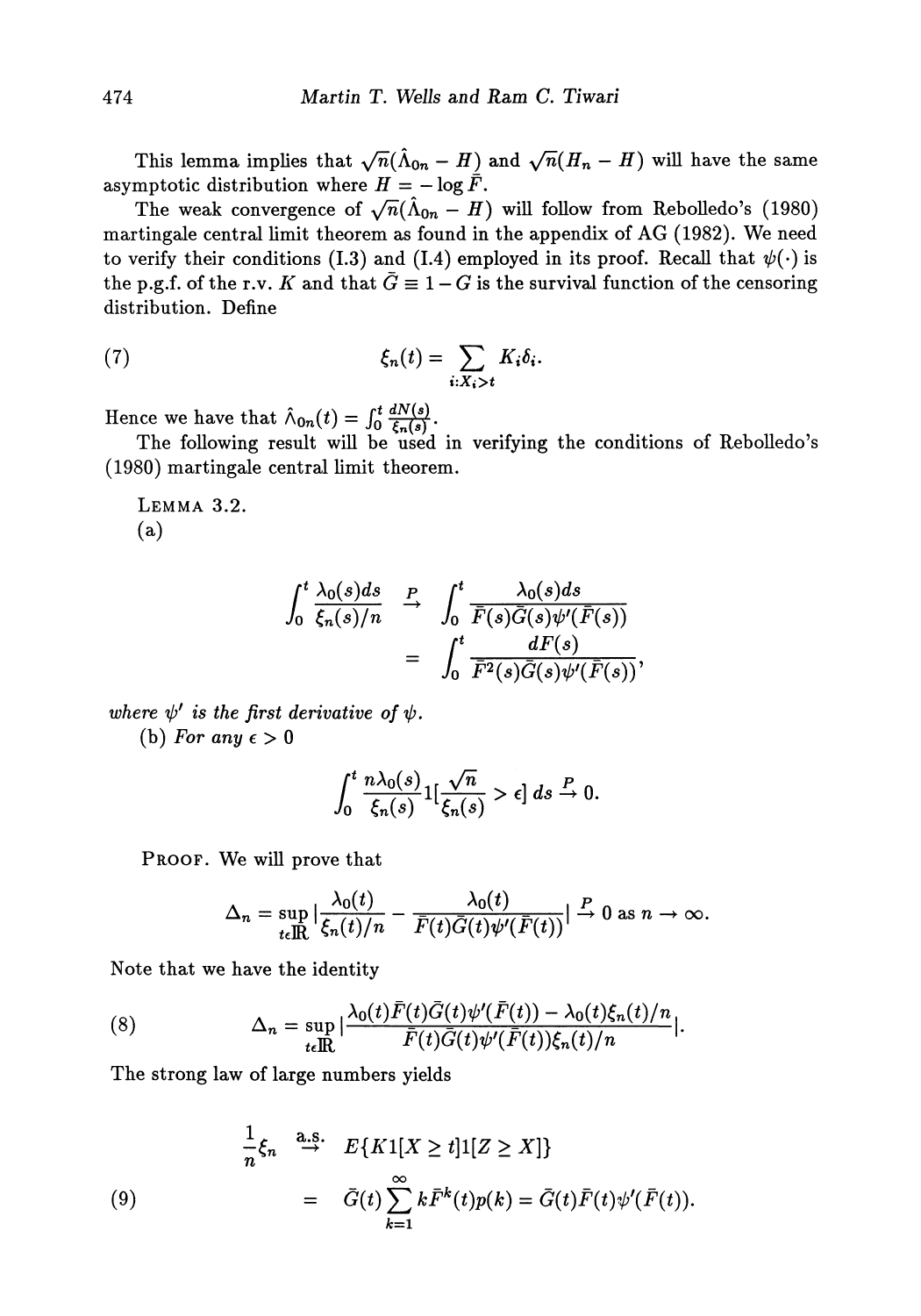Note that the expression in (9) is positive for all *tεM.* Hence the numerator in (8) tends to zero and the denominator of (8) is  $O_p(1)$ . Therefore  $\Delta_n \stackrel{P}{\rightarrow} 0$ . The second equality follows since  $\lambda_0(t) = \frac{f(t)}{F(t)}$ , where f is the density of F.

(b) The proof follows from a minor modification of Lemma 2.3b in B-S (1986).  $\parallel$ 

Let  $\theta$  be a positive real number such that  $\theta < \tau^{-1}(1)$ , where  $\tau = (1 - F)(1 - G)$ . By applying Rebolledo's (1980) theorem we will show that following result holds.

 $\text{THEOREM 3.3.}$  The process  $\beta_n = \sqrt{n} \ (\hat{\Lambda}_{0n} - H)$  converges weakly in  $D[0, \theta]$  as  $n \to \infty$  to a mean zero Gaussian martingale B with covariance function

(10) 
$$
\operatorname{Cov}(B(s),B(t))=\int_0^s\frac{dF(u)}{\bar{F}^2(u)\bar{G}(u)\psi'(\bar{F}(u))}\ \ 0\leq s\leq t\leq \theta.
$$

PROOF. By the Doob-Meyer decomposition for submartingales (and hence for counting processes) we have

(11) 
$$
dN_i(t) = \lambda_0(t)K_i(t)\delta_i(t) + dM_i(t)
$$

(12) 
$$
dN(t) = \lambda_0(t)\xi_n(t) + dM(t)
$$

where  $M(t) = \Sigma^n_{i=1} M_i(t)$  is an  ${\mathcal H}$ -martingale. Therefore the process in the theorem may be expressed as

(13) 
$$
\sqrt{n} \{\hat{\Lambda}_{0n}(t) - H(t)\} = \bar{M}_n(t) + R_n(t),
$$

where

$$
\bar{M}_n(t) = \frac{1}{\sqrt{n}} \int_0^t \frac{dM(s)}{\xi_n(s)/n} \text{ and } R_n(t) = \int_0^t I(\xi_n(s) = 0) dH(s).
$$

Note that (9) implies

$$
\sup_{t\in[0,\theta]}|R_n(t)|\xrightarrow{P}0 \text{ as } n\to\infty.
$$

Also, note that  $\bar{M}_n(t)$  is a square integrable martingale. Therefore to deduce that the process  $\beta_n$  converges to a Gaussian martingale, we will apply Rebolledo's (1980) martingale central limit theorem to the martingale  $M_n$ . The version of Rebolledo's theorem we will use is found in AG (1982) with  $p = 1$  and  $H_1(\ell) =$  $(n)^{-1}.$  By Lemma 3.2a and (12) we have that

$$
\langle \bar{M}_n, \bar{M}_n \rangle (t) = \int_0^t \frac{\lambda_0(s)}{\xi_n(s)/n} ds \xrightarrow{P} \int_0^t \frac{\lambda_0(s) ds}{\bar{F}(s)\bar{G}(s)\psi'(\bar{F}(s))} = \langle B, B \rangle (t).
$$

The Lindeberg condition of AG (1982) may be verified by applying Lemma 3.2b. Therefore the conditions of the theorem have been met and we have the desired result. ||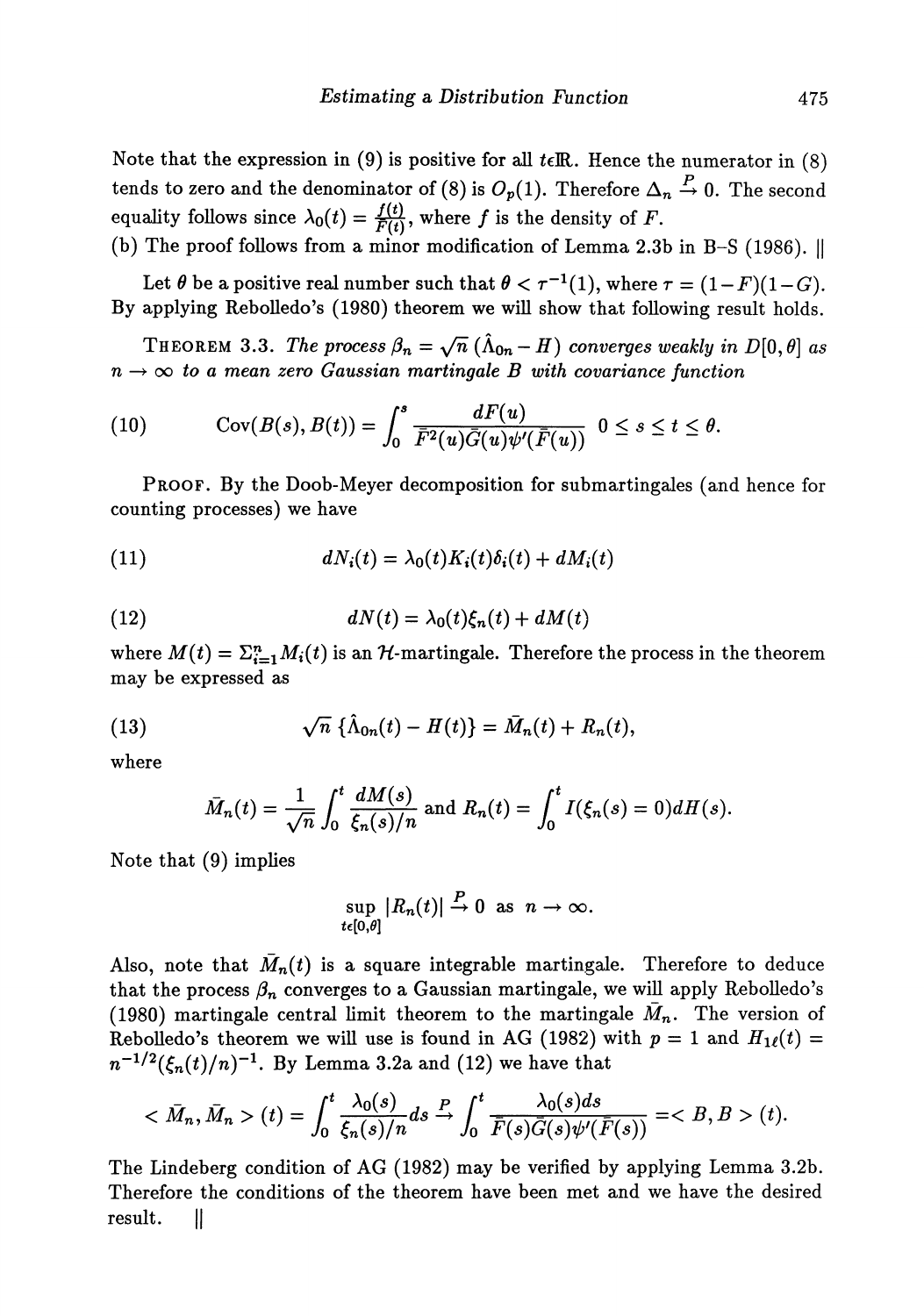THEOREM 3.4. The process  $\chi_n(t) = \sqrt{n} \{ \hat{F}_n(t) - F(t) \}$  converges weakly in  $D[0,\theta]$  as  $n \to \infty$  to  $\chi(t) = \bar{F}(t)B(t)$ , where  $B(t)$  is the Gaussian martingale in *Theorem 3.3. The covariance kernel of*  $\chi$  *is given by* 

(14) 
$$
K(s,t)=\bar{F}(s)\bar{F}(t)\int_0^s\frac{dF(u)}{\bar{F}^2(u)\bar{G}(u)\psi'(\bar{F}(u))}\ \ 0\leq s\leq t\leq \theta.
$$

PROOF. By applying the Doléans-Dade exponential,  $\mathcal{E}(\cdot)$  (see Liptser and Shiryayev, 1978, pp. 255-256) it is immediate that  $\bar{F} = \mathcal{E}(-H)$  since  $\bar{F}$  satisfies

$$
\bar{F}(t) = 1 + \int_0^t \bar{F}(s) \, \rho(-H(s)).
$$

Therefore,

$$
\mathcal{E}(H(t)-\hat{\Lambda}_{0n}(t))=(1-\hat{F}_n(t))/\bar{F}(t)
$$

so that

$$
(1-\hat{F}_n(t))/\bar{F}(t) = 1 + \int_0^t \frac{(1-\hat{F}_n(s))}{\bar{F}(s)} d(H(s) - \hat{\Lambda}_{0n}(s)).
$$

Using the decomposition in (13) it is clear that

(15) 
$$
\chi_n(t) = \bar{F}(t) \int_0^t \frac{(1 - \hat{F}_n(s))}{\bar{F}(s)} d\bar{M}_n(s) + R_n^*(t)
$$

for some remainder term  $R_n^*$  which tends to zero in probability uniformly in  $t\epsilon[0,\theta]$ . Define  $L_n(t)$  to be the integral in first term on the right hand side of (15). Note that  $L_n(t)$  is a square integrable martingale with predictable variation process

(16) 
$$
\langle L_n, L_n \rangle(t) = \int_0^t \left[ \frac{1 - \hat{F}_n(s-)}{(1 - F(s))} \right]^2 \frac{\lambda_0(s)ds}{\xi_n(s)/n}.
$$

By an application of Lenglart's (1977) inequality and the decomposition in (15) we have that the term on the right hand side of (16) in the square bracket tends to one. Therefore, it follows that

$$
(17) \t < L_n, L_n > (t) \xrightarrow{P} B, B > (t).
$$

As in the proof of Theorem 3.3, for  $\bar{M}_n$ , the Lindeberg condition for  $L_n$  may be verified. The result then follows by an application of Rebolledo's martingale central limit theorem. ||

As to be expected, if  $\psi(u) \equiv u$ , that is  $K_i \equiv 1$  for all  $i = 1, \ldots, n$  the covariance function in (11) reduces to the limiting covariance function of the Kaplan-Meier estimate. Similarly, if  $\psi(u) \equiv u$  and  $\bar{G}(u) \equiv 1$ , that is, there is no censoring, the result reduces to the classical result for the empirical distribution function.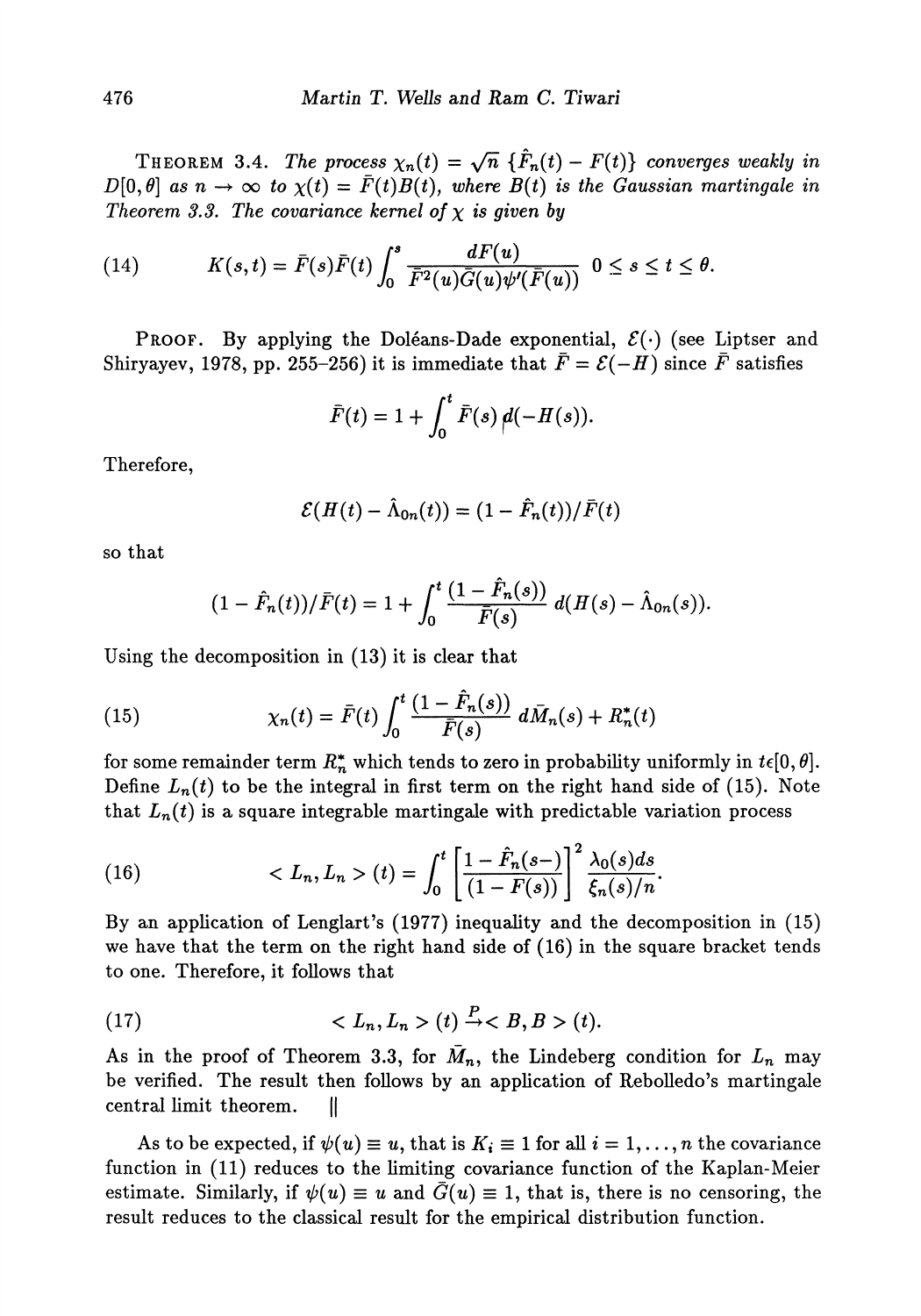To apply Theorem 3.4 it is necessary to estimate the variance in (14), but this can also be done using martingale based methods. The process

$$
W_n(t) = \int_0^t \frac{\lambda_0(s)ds}{\sum_{i=1}^n K_i(s)\delta_i(s)},
$$

which converges to the variance in (10), has a martingale based estimator

$$
\hat{W}_n(t) = \int_0^t \frac{1}{(\sum_{i=1}^n K_i(s)\delta_i(s))^2} dN(s) = \sum_{i:X_i \le t} \delta_i \left[ \sum_{j:X_j>X_i} K_j \right]^{-2}
$$

By applying the results of Theorem 5.12 of Karr (1986) the estimate  $\hat{W}_n(t)$  may be shown to be a consistent estimate of the variance in (10). Therefore,

(18) 
$$
\hat{U}_n(t) = (1 - \hat{F}_n(t))\hat{W}_n(t)
$$

will consistently estimate the variance in (14). This is the type of estimator intro duced by Tsiatis (1981) in the context of Cox regression models.

Using the results of Theorem 3.4 one may study the asymptotic behavior of the estimated quantiles. Define the quantiles of  $\hat{F}_n$  as  $\hat{F}_n^{-1}(t) = \inf\{x : \hat{F}_n(x) \ge t\}.$ Applying the general results for the asymptotic behavior of quantiles by Tiwari and Wells (1988) we have

THEOREM 3.5. Under the conditions of Theorem 3.4 the process  $\sqrt{n}$   $[\hat{F}_n^{-1}(t) F^{-1}(t)]f(F^{-1}(t))$  converges weakly on  $D[0,F(\theta)]$  to the mean zero Gaussian pro*cess*  $\chi(F^{-1})$ , where  $\chi(\cdot)$  has covariance function given by (14).

The above theorems are stated under the assumptions that *K* is a random variable with finite expectation. In some applications the assumption that *K* is random may not be appropriate. B-S (1986) suggest a possible modification when *K* is not random. For further details see Section 3 of B-S (1986).

Many statistical procedures under the nomination sampling scheme can be viewed as a functional of the process  $\sqrt{n}(\hat{F}_n - F)$  and the asymptotic properties of such procedures can be inferred from the process itself. In what follows, in the re mainder of this section, we will consider the problem of estimation of a parameter of the unknown distribution *F.* Specifically, we will examine the properties of lin ear combinations of functions of estimated quantiles (lcfeq) under the nomination sampling scheme. In the case of simple random sampling the estimated quantiles are the order statistics and in that case parameter estimates are based on linear combinations of functions of order statistics (lcfos). In the case of nomination sampling we do not record the order statistics of the individual samples, thus we will use the estimated quantiles discussed in Theorem 3.5.

Let  $J_n$  be some known score generating function and let  $h(\cdot)$  denote a known function of the form  $h = h_1 - h_2$  with  $h_i(i = 1, 2)$  increasing and left continuous. Consider the lcfeq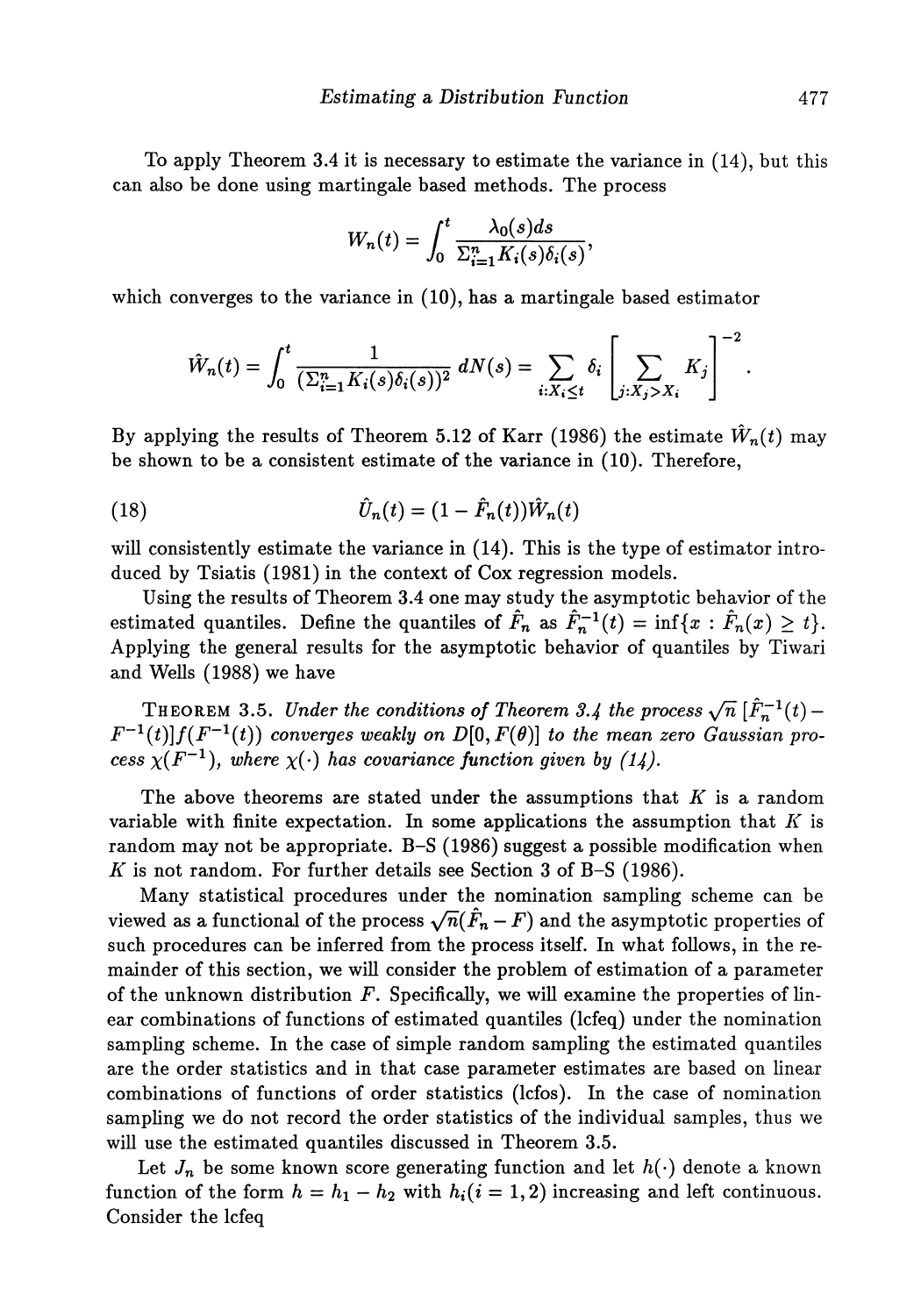$$
T_n = \int_0^t h(\hat{F}_n^{-1}(s)) J_n(s) \, ds.
$$

## If  $J_n \to J,$  in some sense,  $T_n$  can be used as an estimate for the functional

$$
\theta = \int_0^t h(F^{-1}(s))J(s) \ ds.
$$

See Serfling (1980) for an extensive survey of functionals of this type.

Associated with the function  $g = h(F^{-1})$  is a Lebesgue-Stieltjes signed mea sure; let |g| denote the total variation measure of this measure. We shall need the following assumptions to demonstrate the asymptotic normality of  $\sqrt{n}$   $(T_n - \theta)$ .

 $\emph{Assumption 1:}$  (i) Suppose  $|J| < \alpha(t)$  and, for all  $n, |J_n| < \alpha(t)$  on  $(0,1)$  where  $\alpha(t) = M t^{-b_1} (1-t)^{-b_2}$  for  $0 < t < 1$  with  $M > 0$  and  $(b_1 \wedge b_2) < 1$ .

(ii) Suppose  $h = h_1 - h_2$ , with  $h_i$  increasing and left continuous on IR with  $|h_i(F^{-1})| < D(t) \; \textrm{for} \; i=1,2, \, \textrm{where} \; D(t) = M t^{-d_1} (1-t)^{-d_2}, \, \textrm{for} \; 0 < t < 1, \, \textrm{with}$  $M > 0$  and any fixed  $d_1, d_2$ .

*Assumption 2:* Except on a set of t's of  $|g|$ -measure zero we have both *J* is continuous at  $t$  and  $J_n \to J$  uniformly in some small neighborhood of  $t$  as  $n \to \infty$ .

Under the above assumption we have a theorem which is an analog of the result of Shorack (1972) concerning lcfos in the simple random sampling set up. The proof of our result is quite similar to Shorack's and will be omitted.

 $\text{THEOREM 3.6.} \ \textit{If} \ (b_1 + d_1) \lor (b_2 + d_2) < \frac{1}{2}, \ \textit{then}$ 

$$
\sqrt{n} (T_n - \theta) \stackrel{d}{\rightarrow} N(0, \sigma^2) \text{ as } n \rightarrow \infty,
$$

*where*

$$
\sigma^2 = \int_0^1 \int_0^1 K(F^{-1}(s), F^{-1}(t)) J(s)J(t) dg(s)dg(t)
$$

*with*  $K(\cdot, \cdot)$  *being the covariance kernel given by (14)*.

## REFERENCES

- ANDERSON, P.K. and GILL, R.D. (1982). Cox's regression model for counting processes: A large sample study. *Ann. Statist* 10 1100-1120.
- BOYLES, R.A. and SAMANIEGO, F.J. (1986). Estimating a distribution function based on nomination sampling. *J. Amer. Statist. Assoc.* 81 1039-1045.

DELLACHERIE, C. (1972). *Capacites' et Processus Stochastiques.* Springer Verlag, Berlin.

- KARR, A.F. (1986). *Point Processes and Their Statistical Inference.* Marcel Dekker, Inc., New York.
- LENGLART, E. (1977). Relation de domination entre deux processus. *Ann. Inst. Henri Poincare* 13 171-179.